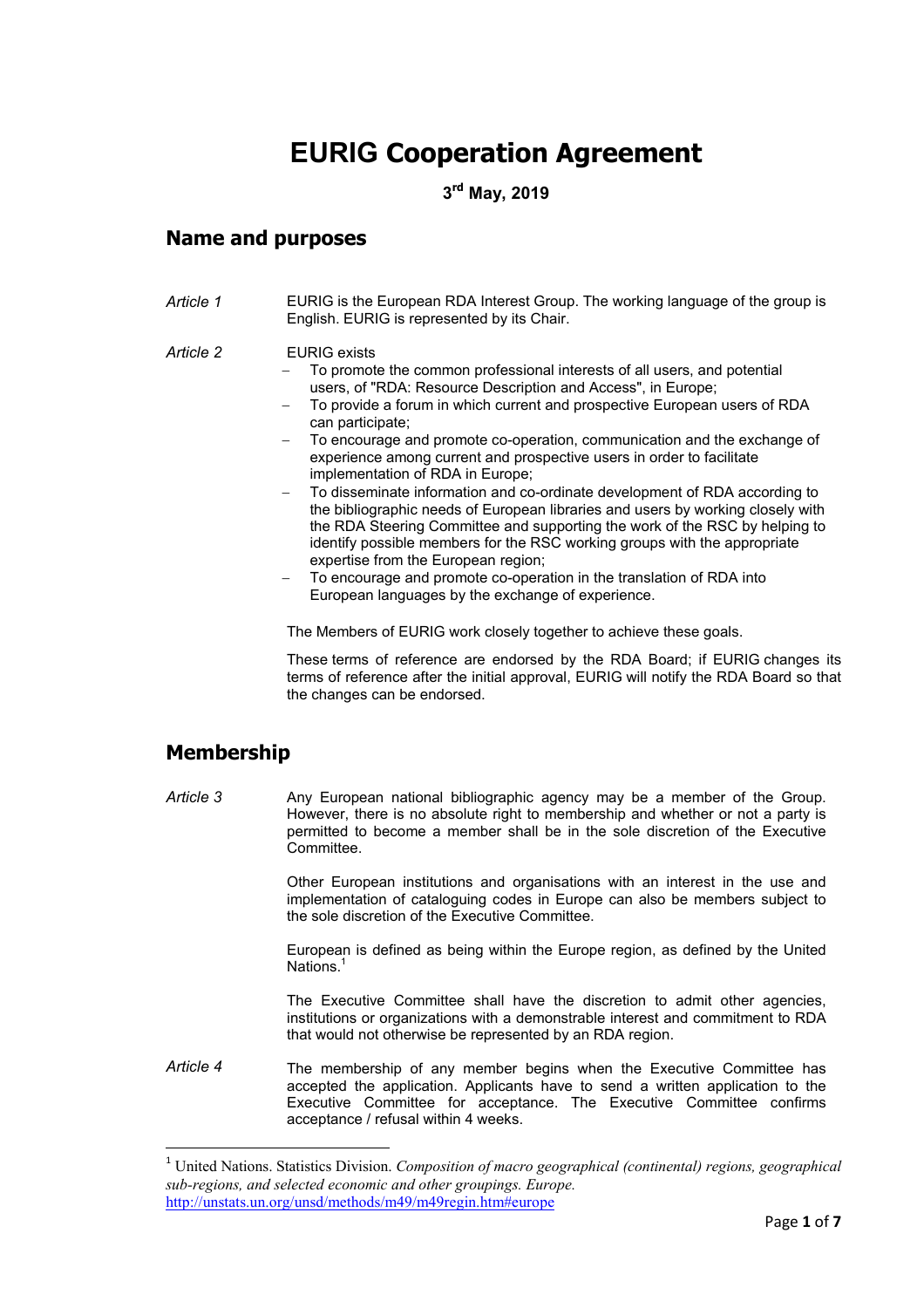Article 5 Any individual nominated by a member institution is entitled to attend General and Special meetings of EURIG members, participate in all discussions, make motions, and serve on Working Groups.

> There is no limitation on the number of participants per institutional member who may participate in any activity or committee of EURIG. The Executive Committee may decline applications for membership that do not satisfy the provisions of Article 3. Even if applicants satisfy the provisions of Article 3, there shall be no absolute right to membership. Whether or not membership is granted to the applicant will be in the sole discretion of the Executive Committee.

- *Article 6* Any member is free to withdraw from EURIG at any time without notice. Withdrawal of a member shall not result in a dissolution of EURIG and the termination of the Cooperation Agreement for the other members respectively.
- *Article 7* Membership of EURIG is free. Members are responsible for meeting costs and expenses incurred by attendance at EURIG meetings, etc.

### **Structures**

| Article 8 | The operational structures of EURIG are<br>The General Meeting of the Members;<br>- The Executive Committee:<br>The Editorial Committee<br>The Working Groups.<br>$\overline{\phantom{0}}$<br>Representative to RDA Steering Committee<br>$-$<br>Representative to RDA Board<br>These structures are further described in Articles 10-28 below. |
|-----------|-------------------------------------------------------------------------------------------------------------------------------------------------------------------------------------------------------------------------------------------------------------------------------------------------------------------------------------------------|
| Article 9 | If there is no consensus a decision will be reached by a vote of the members.<br>The affirmative vote of a majority of the designated representatives in person or<br>online shall be the act of all members.<br>Voting is restricted to one designated representative per member institution.                                                  |
|           | Each institution must identify its designated voting representative to the Chair of<br>the Executive Committee prior to the beginning of any EURIG meeting. The<br>designated voting representative of each member institution has one vote of equal<br>weight.                                                                                 |

Decisions are made by majority vote of all designated voting representatives. The Chair has the deciding vote if the result of the voting is evenly divided.

# **General Meeting of the Members**

*Article 10* EURIG pursues its objectives via General Meetings of the Members. The General Meeting of the Members is held annually in a different European country. Date and location of the next meeting is decided upon no later than the previous year's meeting. Special meetings as well as email meetings or teleconferences may be convened by the Executive Committee at the request of any member if needed in between the annual meetings. Members shall be notified in writing by the Executive Committee at least 60 days before the date fixed for a General Meeting of the Members. The notice shall include the items on the agenda.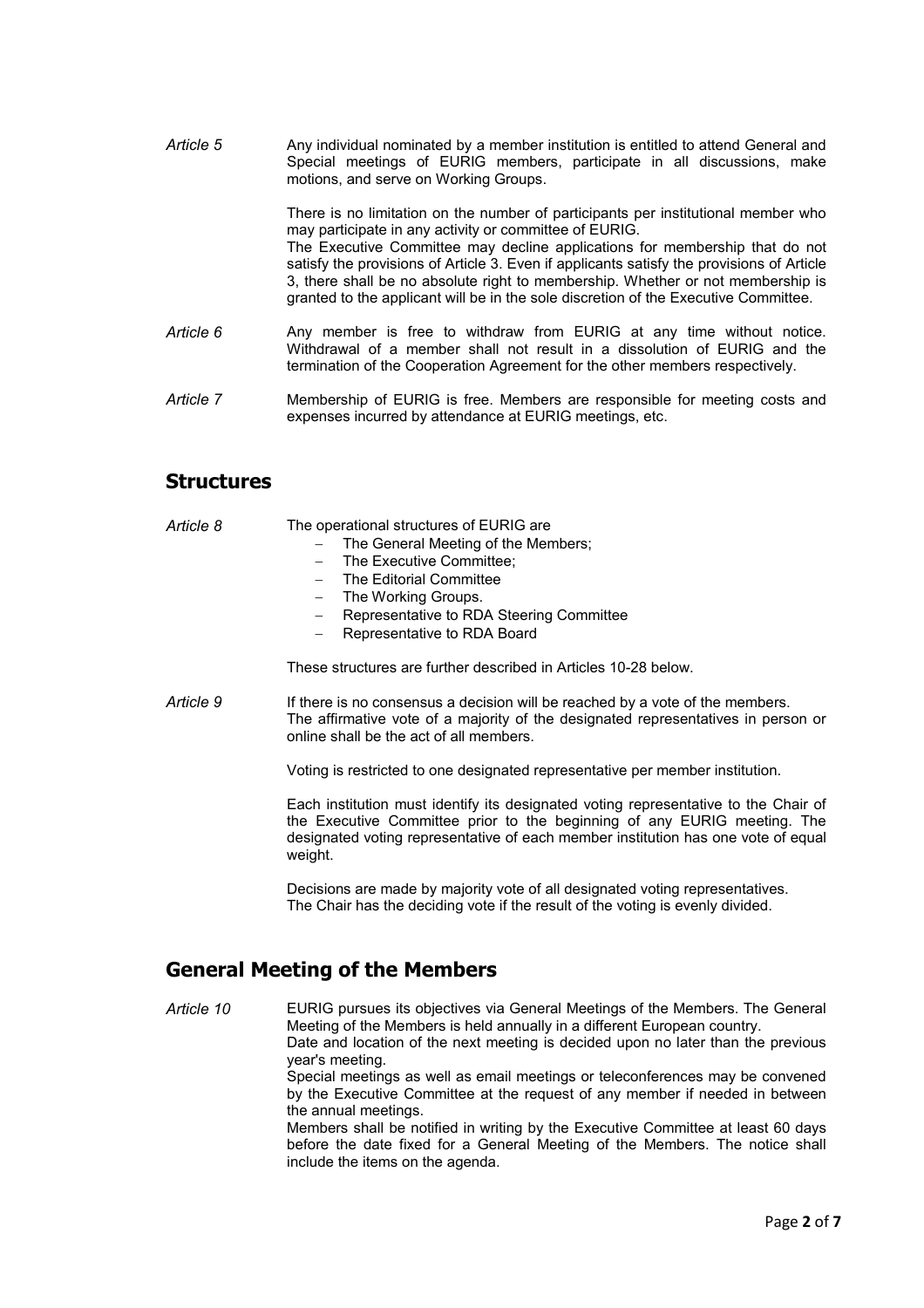*Article 11* Duties of the General Meeting of the Members include, but are not limited to:

- − Nominate and elect the Executive Committee members;
- − Agree objectives for the Executive Committee;
- − Nominate and elect the Editorial Committee members;
- − Agree objectives for the Editorial Committee;
- Ratify the minutes of the previous General Meeting of the Members;
- Discuss and approve proposals of the members;
- − Modify the Cooperation Agreement.
- − Nominate and Elect the RSC Europe Region Representative
- *Article 12* The Chair of the Executive Committee also chairs the General Meeting of the Members. The Secretary of the Executive Committee shall produce written minutes of each meeting which shall be the formal record of all decisions taken. They shall send this draft on behalf of the Chair to all members within 30 calendar days of the meeting. Amendments to the minutes shall be emailed to the Secretary, who will collate them and produce a new draft for circulation to all members. The minutes shall be considered as finalised and approved if, within 15 calendar days from sending, no member institution has objected in writing to the Chair with respect to the accuracy of the final draft to the minutes. If there are amendments, they shall be integrated in the text of the minutes and marked clearly. That version of the minutes shall be submitted for acceptance at the next General Meeting of the Members. The minutes shall be accepted if a majority of designated representatives is in favour.
- *Article 13* The General Meeting of the Members has the authority to dissolve EURIG at any time if a majority of two-thirds of all designated members (see Article 9) votes to do so and provided that the potential dissolution is announced via the General Meeting's agenda, in accordance with Article 10.

# **Executive Committee**

- *Article 14* The Executive Committee of EURIG shall consist of
	- 1. The Chair Person;
	- 2. The Vice-Chair;
	- 3. The Secretary
	- 4. The Europe Region representative to RDA Steering Committee
	- 5. The Europe Region representative to the RDA Board
	- 6. Website Administrator
	- 7. Co-opted members

Members, other than co-opted members and the RDA Board Representative, are nominated and elected by the General Meeting of the Members.

*Article* 15 Members of the Executive Committee are elected for a two-year term. A member having served one term can be elected for another post in the Executive Committee. A member may not serve consecutive terms in the same post, but may be re-elected to a post after an interval of at least 1 year.

> Co-opted members are appointed by the Executive Committee. Co-opted members are appointed for the duration of a specific task or to fill a temporary vacancy. Coopted members have the same rights and functions as other members of the Executive Committee. Service as a co-opted member does not affect eligibility for election to the Executive Committee.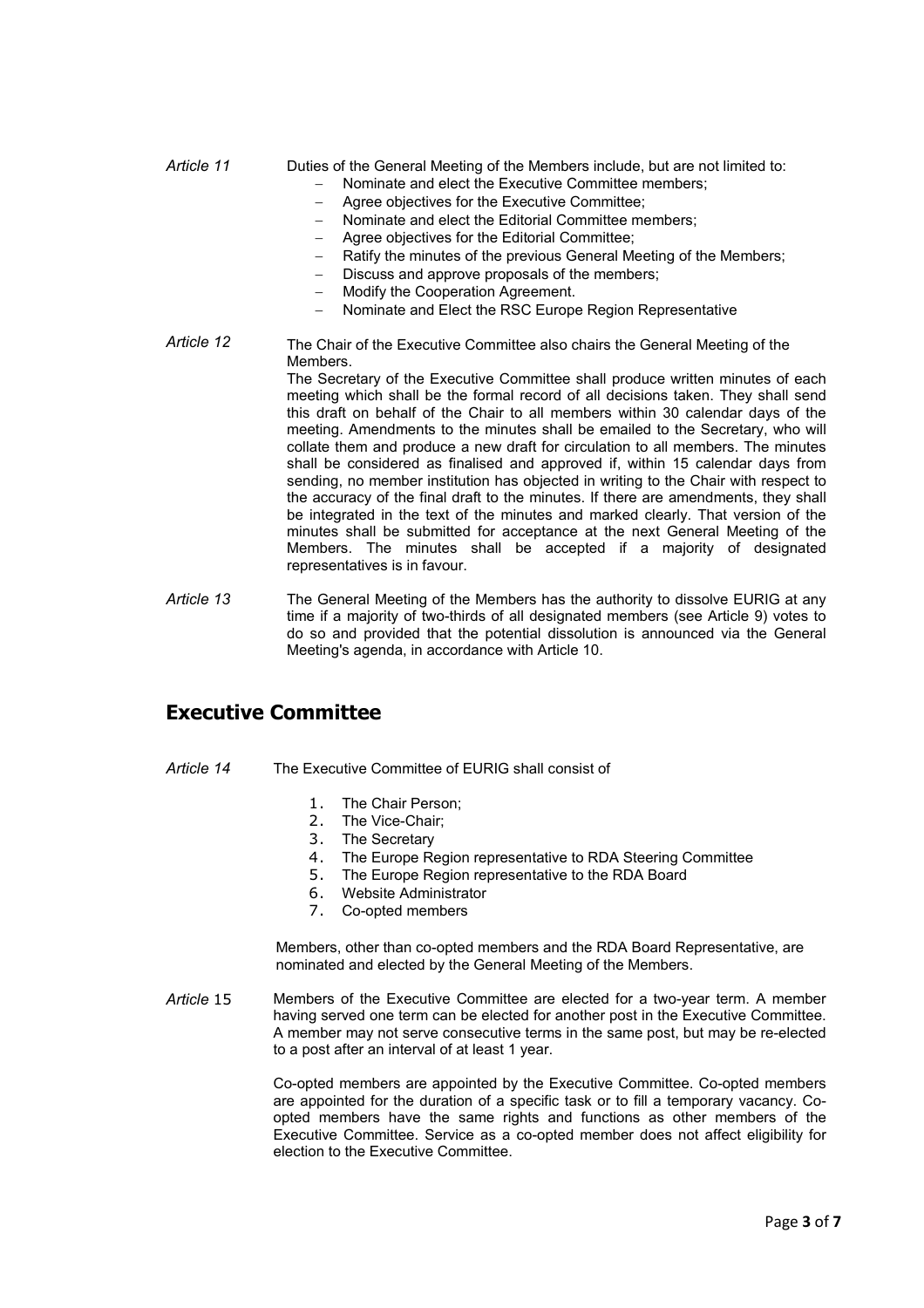| Article 16      | Duties of the Executive Committee include, but are not limited to:<br>Execute the objectives as agreed by the General Meeting of the<br>Members (see Article 11).                                                                                                                                                                                                                                                                                       |
|-----------------|---------------------------------------------------------------------------------------------------------------------------------------------------------------------------------------------------------------------------------------------------------------------------------------------------------------------------------------------------------------------------------------------------------------------------------------------------------|
|                 | Plan the General Meetings of the Members and prepare the agenda for<br>the annual meeting;                                                                                                                                                                                                                                                                                                                                                              |
|                 | Call annual and special meetings of members including email meetings;<br>$ \,$<br>Accept or refuse applications for membership;<br>$\equiv$                                                                                                                                                                                                                                                                                                             |
|                 | Disseminate appropriate information to the members pertinent to the<br>interests and purposes of the organization and in particular to monitor<br>European RDA projects;                                                                                                                                                                                                                                                                                |
|                 | Take charge of all matters relevant to EURIG;<br>$-$                                                                                                                                                                                                                                                                                                                                                                                                    |
|                 | Delegate individuals to represent EURIG as necessary<br>$-$                                                                                                                                                                                                                                                                                                                                                                                             |
|                 | Set up or dissolve working groups;                                                                                                                                                                                                                                                                                                                                                                                                                      |
|                 | Set the charge for working groups                                                                                                                                                                                                                                                                                                                                                                                                                       |
|                 | Co-option of additional members to the Executive Committee.                                                                                                                                                                                                                                                                                                                                                                                             |
| Article 17      | Additional duties of the Chair include, but are not limited to:<br>Schedule all General Meetings of the Members / Executive Committee;<br>$-$<br>Preside at the General Meeting / the Executive Committee meeting;<br>$\overline{\phantom{m}}$<br>Give a report of the activities of the previous year at the annual meeting;<br>$\overline{\phantom{0}}$<br>Propose a substitute / interim Secretary in case of their incapacity.<br>$\qquad \qquad -$ |
| Article 18      | Additional duties of the Vice-Chair include, but are not limited to:<br>Assist in the discharge of the duties of the Chair. In the absence or<br>incapacity of the Chair, the Vice-Chair shall assume the duties of the Chair.                                                                                                                                                                                                                          |
| Article<br>- 19 | Additional duties of the Secretary include, but are not limited to:                                                                                                                                                                                                                                                                                                                                                                                     |

- *Article 19* Additional duties of the Secretary include, but are not limited to:
	- Assist the Chair in preparing the general annual meeting;
	- Take the Minutes of the meetings and send them on behalf of the Chair to all members;
	- Disseminate the decisions and information from the meetings.

# **Editorial Committee**

- 
- *Article 20* The Editorial Committee of EURIG shall consist of
	- 1. The Europe region representative to RDA SC, who shall chair the committee;
	- 2. The EURIG Chair or Vice-Chair;
	- 3. The Secretary
	- 4. Representatives of EURIG Members

The number of representatives should not exceed or fall below the limits necessary for effective working of the committee, e.g. 7-12.

Representatives are nominated by EURIG Members. An election will be called if the number of nominations exceeds the number of positions available. A majority of members of the committee must represent members that have implemented RDA.

The term of service shall be three years. No more than two terms may be served consecutively.

"Implemented RDA" means that RDA is being used as a current descriptive cataloguing standard by the representative's institution.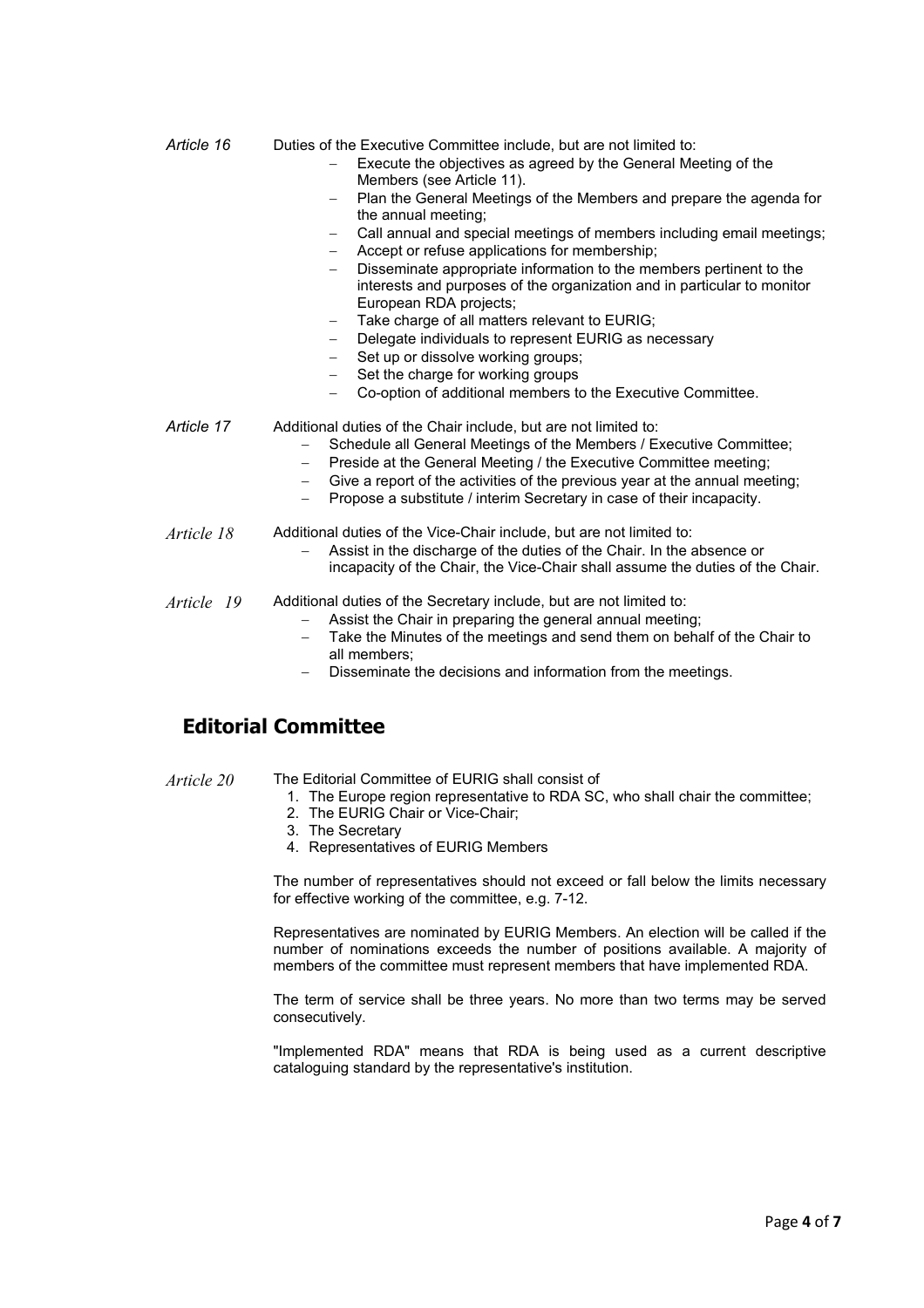*Article 21* Duties of The Editorial Committee:

- Execute the objectives as agreed by the General Meeting of the Members (see Article 11).
- Discuss issues referred by the Executive Committee and to propose recommendations to be communicated to the RSC;
- − Prepare RDA proposals and discussion papers, taking account of EURIG members' recommendations;
- Respond to RDA proposals and discussion papers, taking account of EURIG members' comments.

# **Representative to RDA Steering Committee**

- *Article 22* The RSC representative is appointed by the members in accordance with the following process:
	- EURIG Executive Committee issues a call for nominations
	- Members nominate individuals who satisfy the criteria set out by the RDA Board.
	- Executive Committee confirms eligibility of nominees
	- If there is one eligible candidate, he or she will be recommended to Chair of the RDA Steering Committee;
	- − If there is more than one eligible candidate the Executive Committee will initiate a vote of the members' representatives.
	- The candidate obtaining the larger or largest number of votes will be recommended to the Chair of the RDA Steering Committee.
	- − In the event of a tie, a further ballot will be held. Only those candidates who were tied with the most votes will be eligible for this second ballot. The process may be repeated until a single candidate is selected or all other candidates have withdrawn.

Article 23 **Duties of RDA Steering Committee (RSC) representative are set out in** RSC/Chair/1 *Information for new RSC representatives.*

Additional duties of the representative to RSC include, but are not limited to:

- Schedule meetings of the Editorial Committee
- − Chair meetings of the Editorial Committee
- − Report on the activity of the Editorial Committee at the annual meeting and at meetings of the Executive
- − Assign tasks to the Editorial Committee
- *Article 24* The term of service shall be three years. No more than two terms may be served consecutively.

# **Representative to RDA Board**

- *Article* 25 The RDA Board representative is appointed by the RDA Board in accordance with the process determined by the RDA Board.
- *Article 26* The representative to RDA Board will discharge duties as set out by the RDA Board.

Additional duties of the Europe representative to the RDA Board include, but are not limited to:

- − Representation of EURIG members' views at RDA Board.
- − Notify Executive Committee of Board actions assigned to Europe Region.

The RDA Board representative may attend meetings of the Executive Committee, Editorial Committee and meetings of members.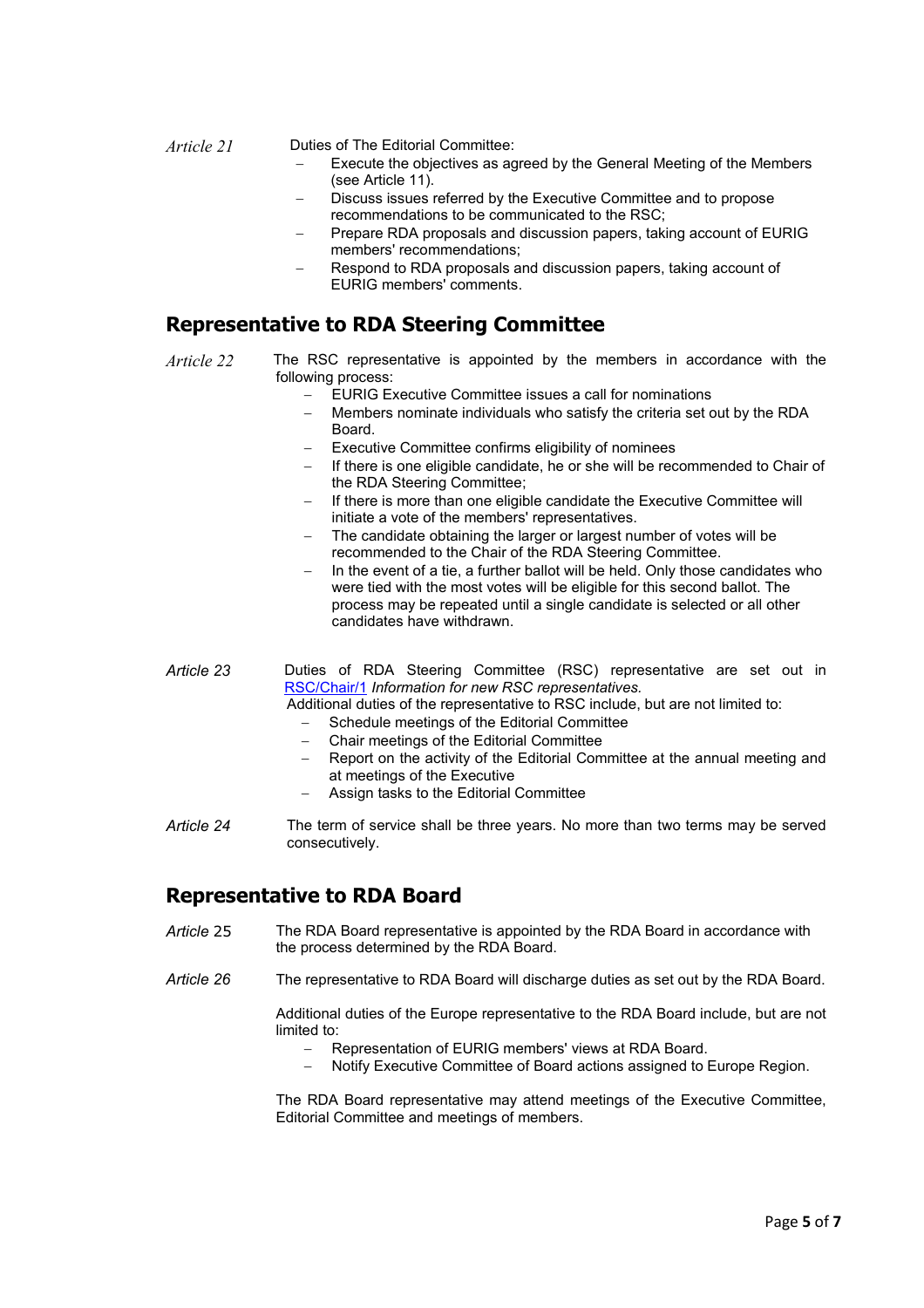# **Working Groups**

*Article 27* Institutional members may propose Working Groups to the Executive Committee when a special topic or issue relating to RDA needs to be addressed by EURIG. Working Groups shall be made up of individuals with relevant expertise.

- Each Working Group is managed by a Chair.
- − Chairs of Working Groups are appointed for the duration of the task for which the Working Group was formed.
- − A person cannot be Chair of more than one Working Group at a time.
- The Working Groups are responsible for organizing themselves under the direction of the Chair of Working Group.
- The Secretary may not act as Chair of a Working Group.
- − A Working Group is dissolved when its work is finished.

- *Article 28* Duties of each Working Group:
	- Discuss issues proposed for discussion by the Executive Committee and to propose recommendations to be communicated to the RSC through the Europe Region representative.
	- − Identify areas of further consideration within a specific area of study;
	- Report (by the Chair or a member nominated by the Chair) to the General Meeting of the Members on the developments and results of the work by the Working Group.

# **Final Clauses**

*Article 29* Neither the Members, nor the Executive Committee nor any of its members shall be entitled to represent, or act or to make legally binding declarations on behalf of, any other member. Nothing in this Agreement shall be deemed to constitute a joint venture, agency, partnership, interest grouping, company or any other kind of formal business grouping or entity between the Members.

> Neither EURIG nor any of the Members of EURIG nor the Executive Committee or any of its members shall be permitted to enter into any contractual arrangements or other commitments for EURIG or on behalf of the Members of EURIG (including, but not limited to, contracts relating to the provision of procurement of services by EURIG). In particular, neither EURIG nor the Executive Committee nor any of its members nor any Member shall be permitted to undertake any financial obligations neither for EURIG nor for the Members of EURIG or to borrow money which shall include, but not be limited to, taking a mortgage, obtaining a loan from a bank, third party or one of the members. Members will not be permitted to hold any property on behalf of EURIG.

> Members of EURIG are not liable for costs or losses incurred or damages caused by the actions of other members or the Executive Committee or any of its members. Liability of Member shall be on a severable basis that means that every Member of EURIG is liable for only their respective obligations.

*Article 30* Ancillary agreements, amendments or additions hereto must be made in writing.